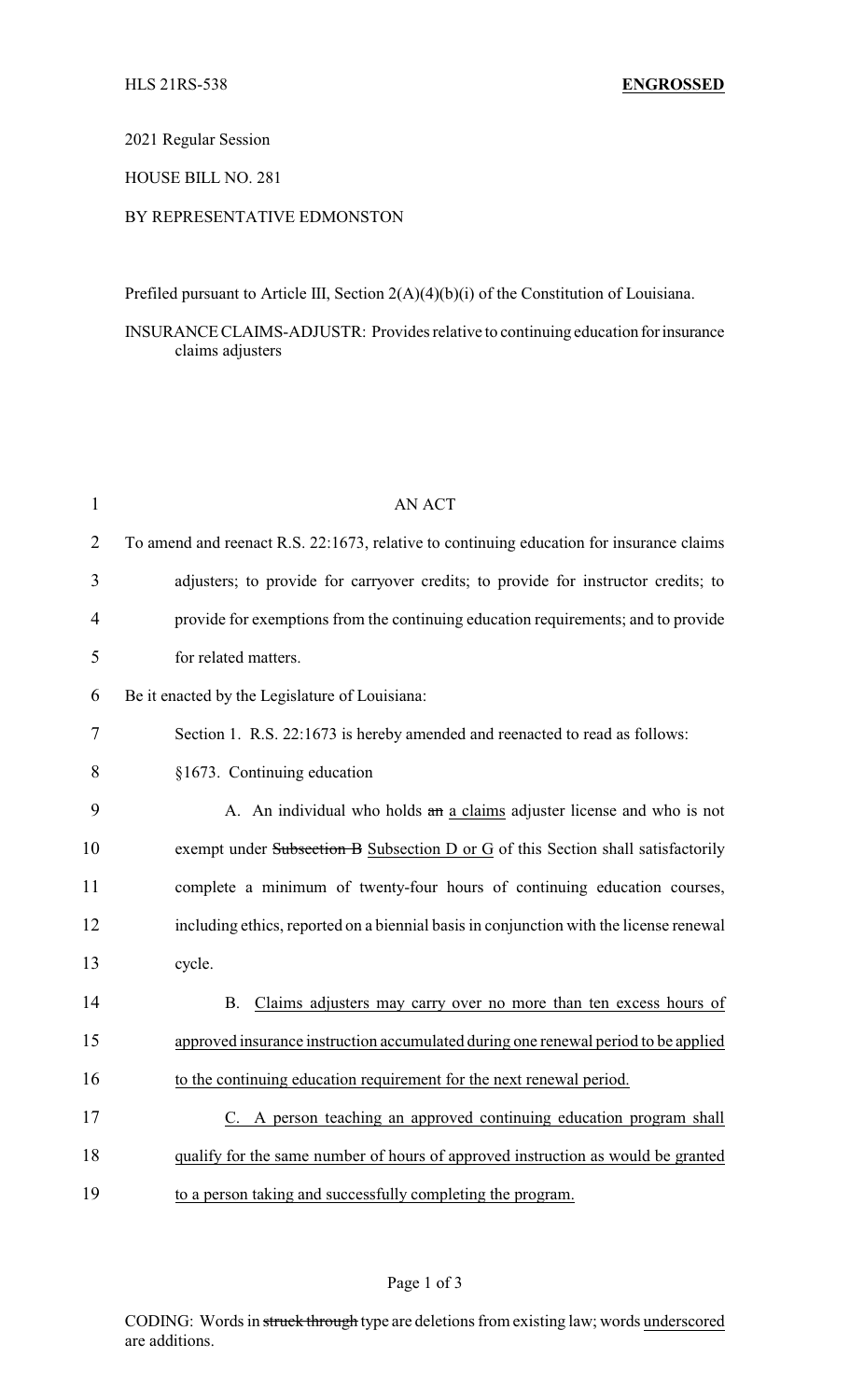| $\mathbf{1}$   | D.(1) The provisions of Subsection A of this Section shall not apply to any                       |
|----------------|---------------------------------------------------------------------------------------------------|
| $\overline{2}$ | person sixty-five years of age or older who has at least fifteen years of experience              |
| 3              | as a licensed claims adjuster and who is either:                                                  |
| 4              | (a) No longer actively engaged in the insurance business as a claims adjuster                     |
| 5              | and who is receiving social security benefits, if eligible.                                       |
| 6              | (b) Actively engaged in the insurance business as a claims adjuster and who                       |
| 7              | directly or indirectly represents a licensed Louisiana insurer.                                   |
| 8              | (2) Every applicant for the exemption provided in this Subsection shall attest                    |
| 9              | to his eligibility on forms to be provided by the commissioner.                                   |
| 10             | E. The commissioner may grant continuing education credits to any of the                          |
| 11             | following:                                                                                        |
| 12             | (1) A licensed claims adjuster who participates in a qualified graduate level                     |
| 13             | national designation program, passes the test required of such program, and earns a               |
| 14             | certificate of completion.                                                                        |
| 15             | (2) A licensed claims adjuster who is a member of, and actively participates                      |
| 16             | in, a state or national insurance association. The continuing education credit shall not          |
| 17             | exceed four hours.                                                                                |
| 18             | F. The commissioner shall grant twenty-four hours of continuing education                         |
| 19             | credits to a licensed claims adjuster who is a member of the legislature while that               |
| 20             | person is serving a term in the legislature.                                                      |
| 21             | G. This Section shall not apply to either of the following:                                       |
| 22             | $(1)$ An individual renewing $\frac{a_n}{b_n}$ a claims adjuster license for the first time after |
| 23             | initial issuance.                                                                                 |
| 24             | (2) Licensees holding nonresident claims adjuster licenses who have met the                       |
| 25             | continuing education requirements of their home states and whose home states give                 |
| 26             | credit to residents of this state on the same basis.                                              |
| 27             | E.H. Only continuing education courses approved by the commissioner shall                         |
| 28             | satisfy the continuing education requirement of Subsection A of this Section.                     |